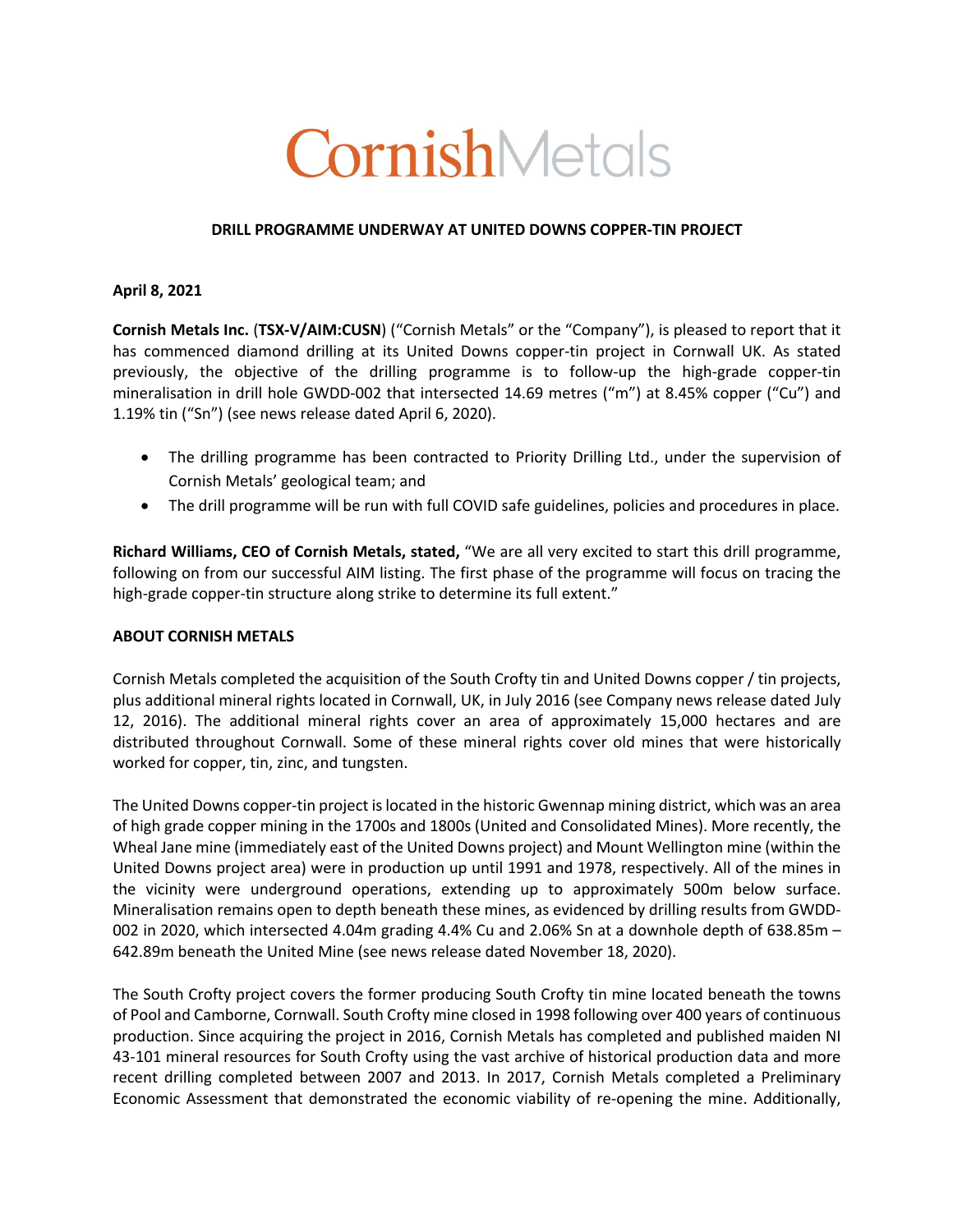Cornish Metals has undertaken extensive pilot-scale water treatment trials and successfully applied for and received the necessary environmental permits to abstract, treat and discharge mine water in order to dewater the mine. Planning permissions for the operation of the mine and re-development of the surface facilities have been secured and construction of the water treatment plant foundations commenced. The dewatering pumps, variable speed drives and new high-voltage power supply have been delivered to site.

## TECHNICAL INFORMATION

The technical information in this news release has been compiled by Mr. Owen Mihalop. Mr. Mihalop has reviewed and takes responsibility for the data and geological interpretation. Mr. Owen Mihalop (MCSM, BSc (Hons), MSc, FGS, MIMMM, CEng) is Chief Operating Officer for Cornish Metals Inc. and has sufficient experience relevant to the style of mineralisation and type of deposit under consideration and to the activity which he is undertaking to qualify as a Competent Person as defined under the JORC Code (2012) and as a Qualified Person under NI 43-101. Mr. Mihalop consents to the inclusion in this announcement of the matters based on his information in the form and context in which it appears.

For additional information please contact:

In North America:

Irene Dorsman at (604) 210 8752 or by e-mail at irene@cornishmetals.com.

| SP Angel Corporate Finance LLP<br>(Nominated Adviser & Joint<br>Broker) | Tel:                                                        | +44 203 470 0470                                        |
|-------------------------------------------------------------------------|-------------------------------------------------------------|---------------------------------------------------------|
|                                                                         | <b>Richard Morrison</b><br>Charlie Bouverat<br>Grant Barker |                                                         |
| Hannam & Partners<br>(Joint Broker)                                     | Tel:                                                        | +44 207 907 8500                                        |
|                                                                         | Matthew Hasson<br>Andrew Chubb<br>Ernest Bell               |                                                         |
| Blytheweigh<br>(Financial PR/IR-London)                                 | Tel:                                                        | +44 207 138 3204                                        |
|                                                                         | Tim Blythe<br>Megan Ray                                     | tim.blythe@blytheweigh.com<br>megan.ray@blytheweigh.com |

### **ON BEHALF OF THE BOARD OF DIRECTORS**

*"Richard D. Williams"* Richard D. Williams, P.Geo